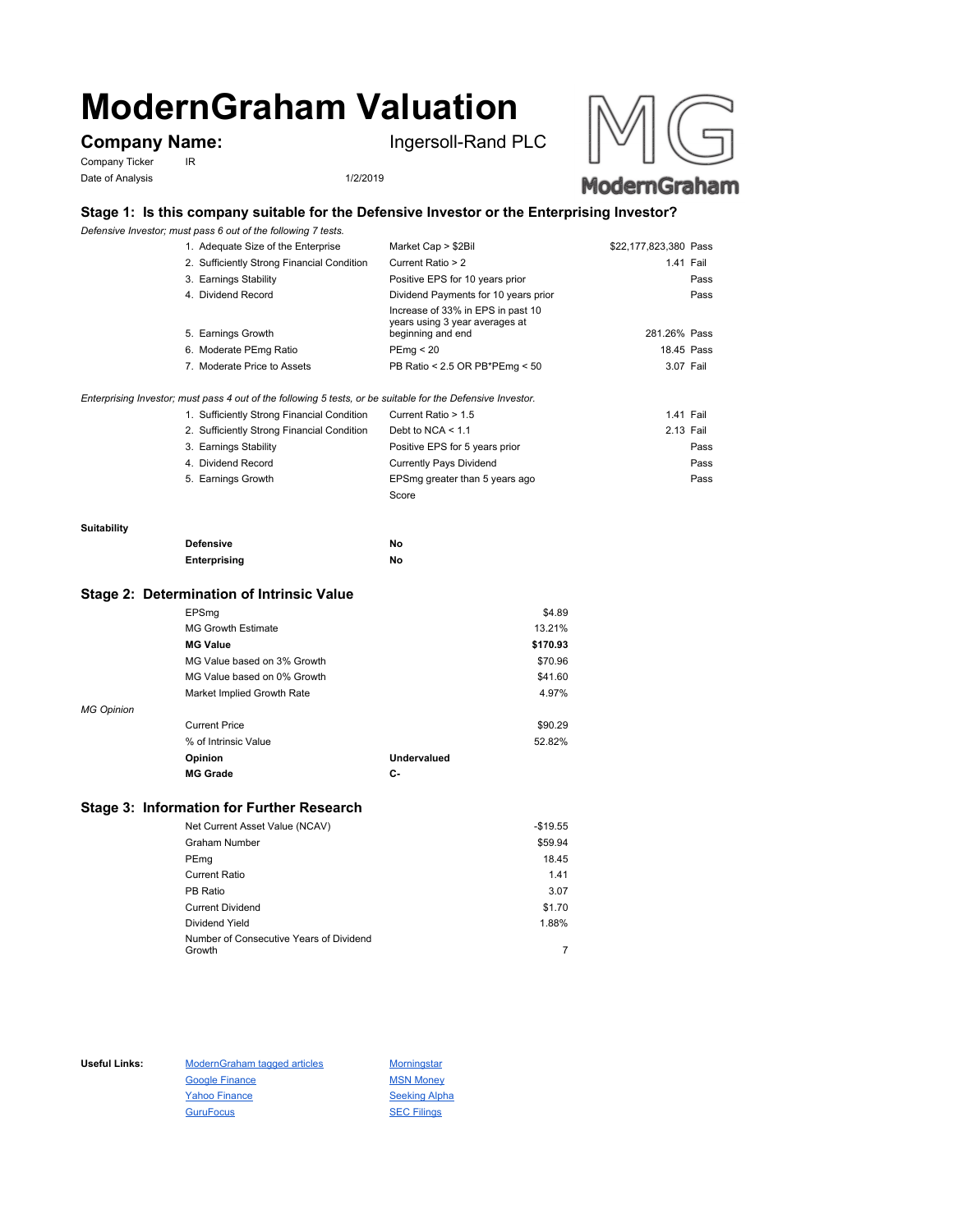| <b>EPS History</b> |          | <b>EPSmg History</b>                 |                  |
|--------------------|----------|--------------------------------------|------------------|
| Next Fiscal Year   |          |                                      |                  |
| Estimate           |          | \$5.58 Next Fiscal Year Estimate     | \$4.89           |
| Dec2017            | \$5.05   | Dec2017                              | \$4.28           |
| Dec2016            | \$5.65   | Dec2016                              | \$3.72           |
| Dec2015            | \$2.48   | Dec2015                              | \$2.65           |
| Dec2014            | \$3.40   | Dec2014                              | \$2.60           |
| Dec2013            | \$2.07   | Dec2013                              | \$2.11           |
| Dec2012            | \$3.28   | Dec2012                              | \$1.34           |
| Dec2011            | \$1.01   | Dec2011                              | \$0.85           |
| Dec2010            | \$1.89   | Dec2010                              | \$1.25           |
| Dec2009            | \$1.37   | Dec2009                              | \$1.45           |
| Dec2008            | $-$8.73$ | Dec2008                              | \$1.95           |
| Dec2007            | \$13.43  | Dec2007                              | \$6.54           |
| Dec2006            | \$3.20   | Dec2006                              | \$2.80           |
| Dec2005            | \$3.09   | Dec2005                              | \$2.31           |
| Dec2004            | \$3.47   | Dec2004                              | \$1.79           |
| Dec2003            | \$1.87   | Dec2003                              | \$1.00           |
| Dec2002            | $-$0.52$ | Dec2002                              | \$0.72           |
| Dec2001            |          | \$0.74 Balance Sheet Information     | 9/1/2018         |
| Dec2000            |          | \$2.06 Total Current Assets          | \$6,082,600,000  |
| Dec1999            |          | \$1.38 Total Current Liabilities     | \$4,324,000,000  |
| Dec1998            |          | \$1.54 Long-Term Debt                | \$3,739,800,000  |
|                    |          | <b>Total Assets</b>                  | \$18,304,500,000 |
|                    |          | Intangible Assets                    | \$9,668,700,000  |
|                    |          | <b>Total Liabilities</b>             | \$10,961,300,000 |
|                    |          | Charge Qutetanding (Diluted Average) | 240 500 000      |